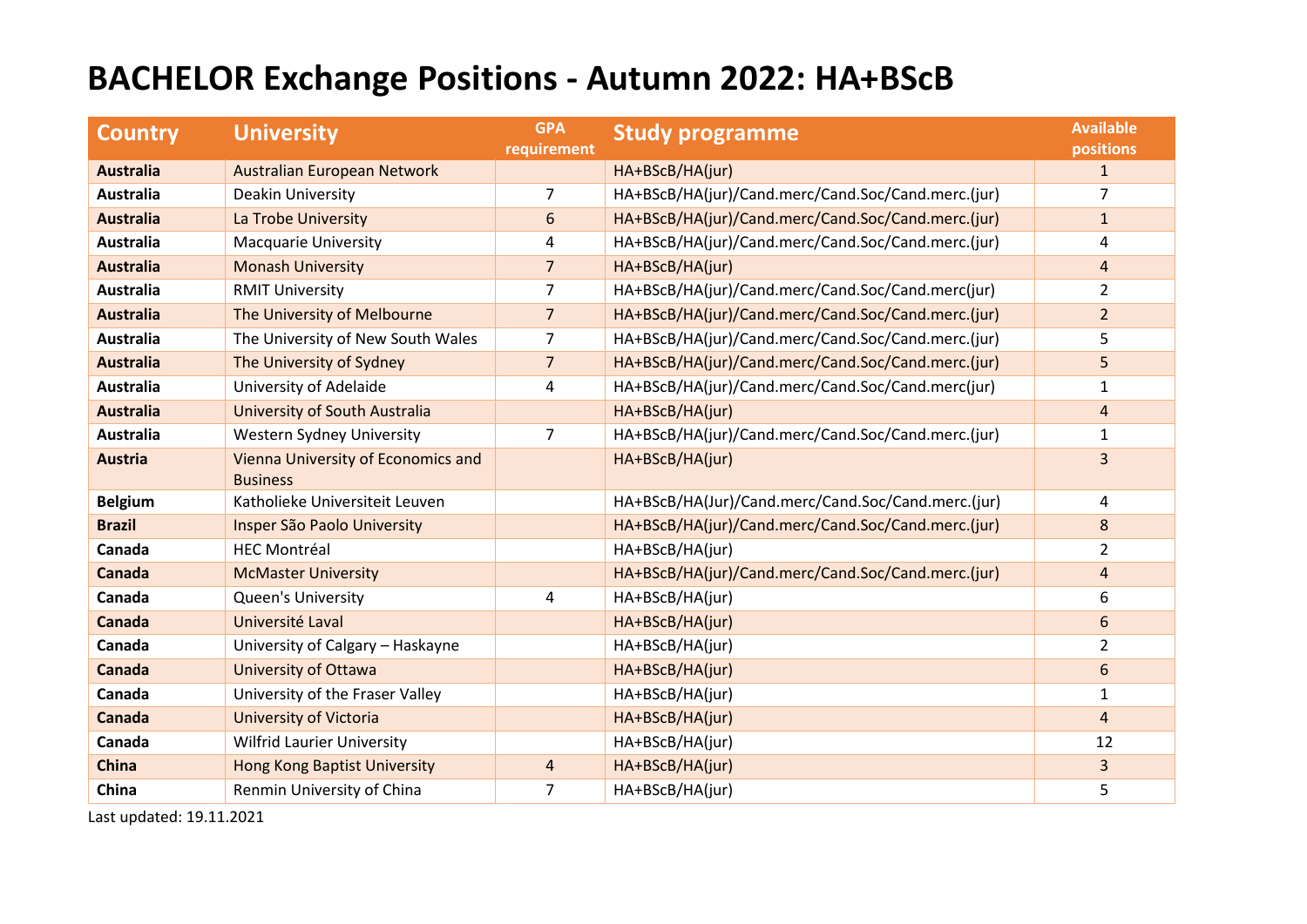| <b>China</b>          | Shanghai Fudan University                                              |                | HA+BScB/HA(jur)/Cand.merc/Cand.Soc/Cand.merc.(jur) | $\mathbf{1}$   |
|-----------------------|------------------------------------------------------------------------|----------------|----------------------------------------------------|----------------|
| China                 | Shanghai Jiao Tong University                                          |                | HA+BScB/HA(jur)                                    | $\overline{2}$ |
| <b>China</b>          | The University of Hong Kong                                            | $\overline{7}$ | HA+BScB/HA(jur)                                    | $\overline{7}$ |
| China                 | University of Nottingham, Ningbo                                       |                | HA+BScB/HA(jur)/Cand.merc/Cand.Soc/Cand.merc.(jur) | $\overline{2}$ |
| <b>China</b>          | <b>Xiamen University</b>                                               |                | HA+BScB/HA(jur)                                    | $\overline{2}$ |
| <b>Czech Republic</b> | University of Economics, Prague                                        |                | HA+BScB/HA(jur)/Cand.merc/Cand.Soc/Cand.merc(jur)  | 4              |
| <b>Finland</b>        | <b>Aalto University</b>                                                |                | HA+BScB/HA(jur)/Cand.merc/Cand.Soc/Cand.merc(jur)  | 3              |
| <b>France</b>         | <b>ESC Rennes School of Business</b>                                   |                | HA+BScB/HA(jur)/Cand.merc/Cand.Soc/Cand.merc(jur)  | 4              |
| <b>France</b>         | <b>ESSEC Business School</b>                                           |                | HA+BScB/HA(jur)                                    | 8              |
| <b>France</b>         | <b>Toulouse Business School</b>                                        |                | HA+BScB/HA(jur)/Cand.merc/Cand.Soc/Cand.merc(jur)  | 6              |
| <b>Germany</b>        | Humboldt-Universität zu Berlin                                         |                | HA+BScB/HA(jur)/Cand.merc/Cand.Soc/Cand.merc(jur)  | $\mathbf{1}$   |
| Germany               | Ludwig-Maximillians-Universität<br>München                             |                | HA+BScB/HA(jur)/Cand.merc/Cand.Soc/Cand.merc(jur)  | $\mathbf{1}$   |
| <b>Germany</b>        | <b>Technical University Munich, TUM</b><br><b>School of Management</b> |                | HA+BScB/HA(jur)/Cand.merc/Cand.Soc./Cand.merc(jur) | 2 <sup>1</sup> |
| Germany               | Universitat zu Köln                                                    |                | HA+BScB/HA(jur)/Cand.merc/Cand.Soc/Cand.merc(jur)  | 5              |
| <b>Germany</b>        | <b>University of Mannheim</b>                                          |                | HA+BScB/HA(jur)/Cand.merc/Cand.Soc/Cand.merc(jur)  | $\overline{7}$ |
| Greece                | Athens University of Economics &<br><b>Business</b>                    |                | HA+BScB/HA(jur)                                    | 4              |
| <b>Hong Kong</b>      | <b>City University of Hong Kong</b>                                    |                | HA+BScB/HA(jur)                                    | $\overline{7}$ |
| <b>Hong Kong</b>      | Hong Kong Polytechnic University                                       |                | HA+BScB/HA(jur)                                    | 8              |
| <b>Hong Kong</b>      | Hong Kong University of Science &<br>Technology                        |                | HA+BScB/HA(jur)                                    | $\overline{4}$ |
| <b>Hungary</b>        | <b>Corvinus University of Budapest</b><br>(Corvenius Business School)  |                | HA+BScB/HA(jur)/Cand.merc/Cand.Soc/Cand.merc(jur)  | 4              |
| <b>Iceland</b>        | Reykjavik University                                                   |                | HA+BScB/HA(jur)/Cand.merc/Cand.Soc/Cand.merc(jur)  | $\overline{4}$ |
| Ireland               | National University Of Ireland,<br>Galway                              |                | HA+BScB/HA(jur)                                    | 4              |
| <b>Ireland</b>        | <b>Technological University of Dublin</b><br>(TU Dublin)               |                | HA+BScB/HA(jur)                                    | 4              |
| Italy                 | <b>Bocconi University</b>                                              |                | HA+BScB/HA(jur)/Cand.merc/Cand.Soc/Cand.merc(jur)  | 8              |
| <b>Italy</b>          | Universita degli studi di Venezia<br>Ca'Foscari                        |                | HA+BScB/HA(jur)/Cand.merc/Cand.Soc/Cand.merc(jur)  | 4              |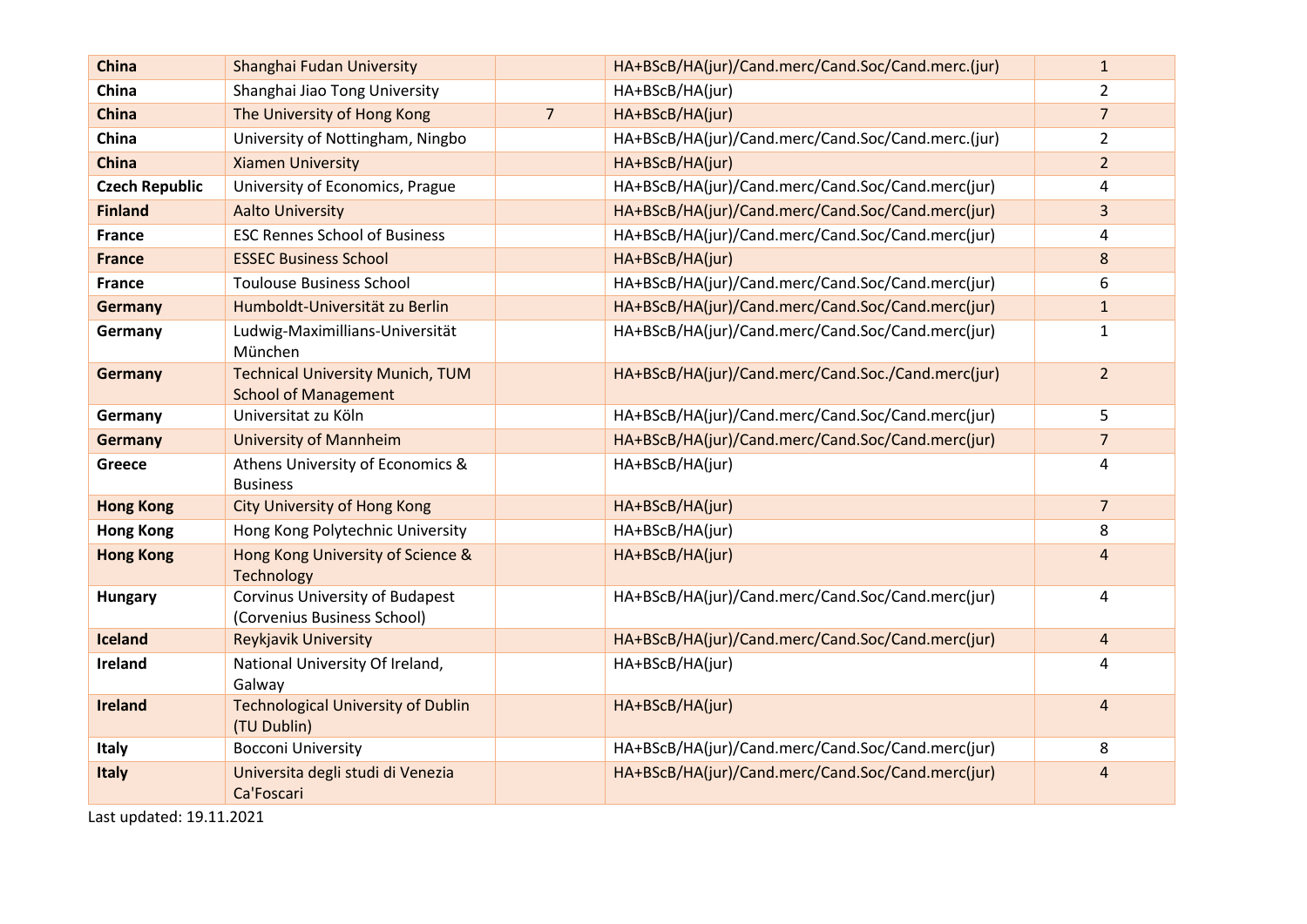| Italy              | University Luiss Guido Carli                             |                | HA+BScB/HA(jur)/Cand.merc/Cand.Soc/Cand.merc(jur)  | $\overline{7}$ |
|--------------------|----------------------------------------------------------|----------------|----------------------------------------------------|----------------|
| Japan              | Hitotsubashi University                                  | $\overline{4}$ | HA+BScB/HA(jur)                                    | $\overline{4}$ |
| Japan              | Kobe University - TO BE<br><b>CONFIRMED!!</b>            | $\overline{7}$ | HA+BScB/HA(jur)/Cand.merc/Cand.Soc/Cand.merc.(jur) | $\overline{2}$ |
| Japan              | <b>Rikkyo University</b>                                 |                | HA+BScB/HA(jur)                                    | 3              |
| Japan              | <b>Waseda University</b>                                 | $\overline{7}$ | HA+BScB/HA(jur)/Cand.merc/Cand.Soc/Cand.merc.(jur) | 5              |
| <b>Kazakhstan</b>  | <b>KIMEP University</b>                                  | $\overline{7}$ | HA+BScB/HA(Jur)                                    | 4              |
| Korea              | Korea University                                         |                | HA+BScB/HA(jur)                                    | 5              |
| <b>Korea</b>       | <b>Kyung Hee University</b>                              |                | HA+BScB/HA(jur)/ Cand.merc/Cand.Soc/Cand.merc(jur) | $\overline{2}$ |
| <b>Korea</b>       | <b>Sogang University</b>                                 |                | HA+BScB/HA(jur)/Cand.merc/Cand.Soc/Cand.merc.(jur) | 4              |
| <b>Korea</b>       | <b>Yonsei University</b>                                 | $\overline{7}$ | HA+BScB/HA(jur)                                    | $\overline{2}$ |
| Latvia             | Stockholm School of Economics in<br>Riga                 | 10             | HA+BScB/HA(jur)                                    | $\overline{2}$ |
| Lithuania          | <b>Vilnius University</b>                                |                | HA+BScB/HA(jur)/Cand.merc/Cand.Soc/Cand.merc(jur)  | $\overline{2}$ |
| <b>Malaysia</b>    | The University of Nottingham,<br>Malaysia Campus         | $\overline{7}$ | HA+BScB/HA(jur)                                    | 3              |
| <b>Mexico</b>      | <b>ITESM, Monterrey Campus, Mexico</b>                   | 4              | HA+BScB/HA(Jur)/Cand.merc/Cand.Soc/Cand.merc(jur)  | 8              |
| <b>Mexico</b>      | Universidad de Monterrey                                 | 4              | HA+BScB/HA(jur)                                    | 7              |
| <b>Netherlands</b> | Erasmus Universiteit Rotterdam                           |                | HA+BScB/HA(jur)                                    | 3              |
| <b>Netherlands</b> | <b>Maastricht University</b>                             |                | HA+BScB/HA(jur)/Cand.merc/Cand.Soc/Cand.merc(jur)  | 10             |
| <b>Netherlands</b> | <b>Universiteit Utrecht</b>                              |                | HA+BScB/HA(jur)                                    | $\overline{2}$ |
| <b>Netherlands</b> | Vrije Universiteit Amsterdam                             |                | HA+BScB/HA(jur)/Cand.merc/Cand.Soc/Cand.merc(jur)  | 5              |
| <b>New Zealand</b> | <b>Auckland University of Technology</b>                 |                | HA+BScB/HA(jur)                                    | $\overline{2}$ |
| <b>New Zealand</b> | The University of Auckland                               | 7              | HA+BScB/HA(jur)                                    | $\mathbf{1}$   |
| <b>New Zealand</b> | University of Otago                                      | $\overline{7}$ | HA+BScB/HA(jur)                                    | $\overline{2}$ |
| Norway             | BI Norwegian Business School                             |                | HA+BScB/HA(jur)/Cand.merc/Cand.Soc/Cand.merc(jur)  | 4              |
| <b>Norway</b>      | Norwegian School of Economics &<br><b>Business (NHH)</b> |                | HA+BScB/HA(jur)/Cand.merc/Cand.Soc/Cand.merc(jur)  | $\overline{4}$ |
| Peru               | Universidad del Pacífico                                 |                | HA+BScB/HA(jur)                                    | 8              |
| <b>Portugal</b>    | Universidade Católica Portuguesa<br>Lisboa               |                | HA+BScB/HA(jur)/Cand.merc/Cand.Soc/Cand.merc(jur)  | $\overline{2}$ |
| Portugal           | Universidade do Porto                                    |                | HA+BScB/HA(jur)/Cand.merc/Cand.Soc/Cand.merc(jur)  | $\overline{2}$ |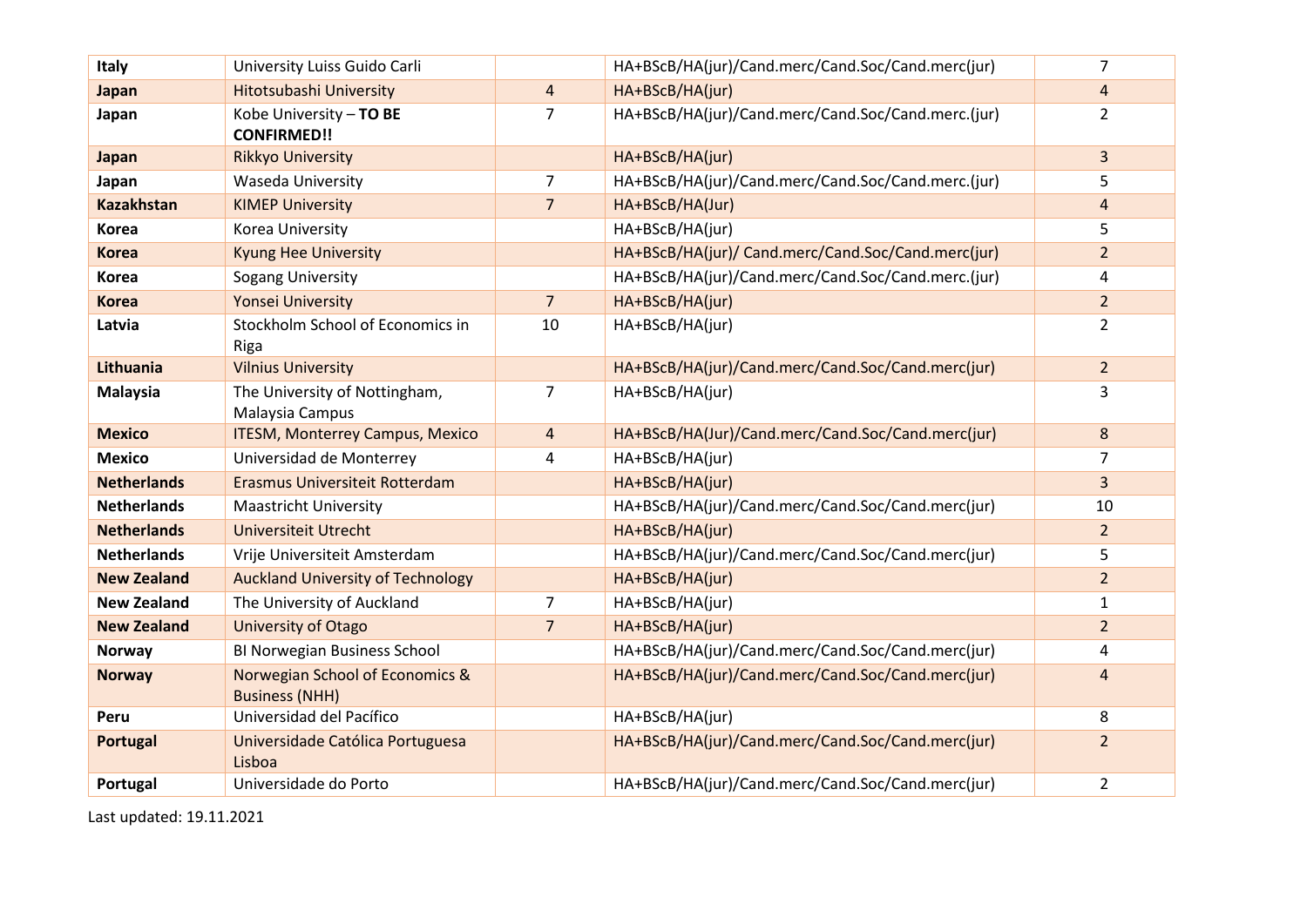| <b>Portugal</b>       | Universidade Nova de Lisboa                                  |                         | HA+BScB/HA(jur)/Cand.merc/Cand.Soc/Cand.merc(jur) | 6                       |
|-----------------------|--------------------------------------------------------------|-------------------------|---------------------------------------------------|-------------------------|
| <b>Serbia</b>         | University of Belgrade                                       |                         | HA+BScB/HA(jur)/Cand.merc/Cand.Soc/Cand.merc(jur) | $\overline{2}$          |
| <b>Singapore</b>      | <b>Nanyang Technological University</b>                      |                         | HA+BScB/HA(jur)                                   | $\mathbf{1}$            |
| <b>Singapore</b>      | National University of Singapore<br>(NUS)                    | 8                       | HA+BScB/HA(jur)                                   | 15                      |
| <b>Singapore</b>      | <b>Singapore Management University</b>                       |                         | HA+BScB/HA(jur)                                   | 6                       |
| Slovenia              | University of Ljubljana                                      |                         | HA+BScB/HA(jur)/Cand.merc/Cand.Soc/Cand.merc(jur) | 2                       |
| <b>Spain</b>          | <b>Carlos III University of Madrid</b>                       |                         | HA+BScB/HA(jur)/Cand.merc/Cand.Soc/Cand.merc(jur) | 6                       |
| <b>Spain</b>          | <b>Public University of Navarra</b>                          |                         | HA+BScB/HA(jur)                                   | $\overline{2}$          |
| <b>Sweden</b>         | Göteborgs Universitet                                        |                         | HA+BScB/HA(jur)/Cand.merc/Cand.Soc/Cand.merc(jur) | $\overline{2}$          |
| Sweden                | Stockholm University (Stockholm<br><b>Business School)</b>   |                         | HA+BScB/HA(jur)/Cand.merc/Cand.Soc/Cand.merc(jur) | 4                       |
| <b>Taiwan</b>         | <b>National Taiwan University</b>                            | 6                       | HA+BScB/HA(jur)                                   | $\overline{2}$          |
| <b>Thailand</b>       | Chulalongkorn University                                     |                         | HA+BScB/HA(jur)/Cand.merc/Cand.Soc/Cand.merc(jur) | $\overline{2}$          |
| <b>Thailand</b>       | <b>Thammasat University</b>                                  |                         | HA+BScB/HA(jur)                                   | 5                       |
| <b>Turkey</b>         | <b>Koc University</b>                                        | 4                       | HA+BScB/HA(jur)/Cand.merc/Cand.Soc/Cand.merc(jur) | $\overline{2}$          |
| <b>United Kingdom</b> | <b>Bath Spa University</b>                                   |                         | HA+BScB/HA(jur)                                   | $\overline{2}$          |
| <b>United Kingdom</b> | King's College                                               | 10                      | HA+BScB/HA(jur)                                   | $\overline{2}$          |
| <b>United Kingdom</b> | <b>Leeds Beckett University</b>                              |                         | HA+BScB/HA(jur)                                   | $\overline{2}$          |
| <b>United Kingdom</b> | Loughborough University                                      |                         | HA+BScB/HA(jur)/Cand.merc/Cand.Soc/Cand.merc(jur) | 4                       |
| <b>United Kingdom</b> | <b>Newcastle University</b>                                  |                         | HA+BScB/HA(jur)                                   | $\overline{\mathbf{4}}$ |
| <b>United Kingdom</b> | Sheffield Hallam University (SBS)                            |                         | HA+BScB/HA(jur)                                   | 4                       |
| <b>United Kingdom</b> | The University of Birmingham                                 | $\overline{\mathbf{4}}$ | HA+BScB/HA(jur)/Cand.merc/Cand.Soc/Cand.merc(jur) | 3                       |
| <b>United Kingdom</b> | The University of Greenwich                                  |                         | HA+BScB/HA(jur)                                   | 4                       |
| <b>United Kingdom</b> | University of Bradford - School of<br>Management             |                         | HA+BScB/HA(jur)                                   | 4                       |
| <b>United Kingdom</b> | University of Bristol                                        | $\overline{7}$          | HA+BScB/HA(jur)                                   | 4                       |
| <b>United Kingdom</b> | University of Glasgow - Adam Smith<br><b>Business School</b> |                         | HA+BScB/HA(jur)                                   | 3                       |
| <b>United Kingdom</b> | University of Leeds                                          | 7                       | HA+BScB/HA(jur)                                   | $\overline{2}$          |
| <b>United Kingdom</b> | <b>University of Manchester</b>                              | 8                       | HA+BScB/HA(jur)                                   | $\overline{4}$          |